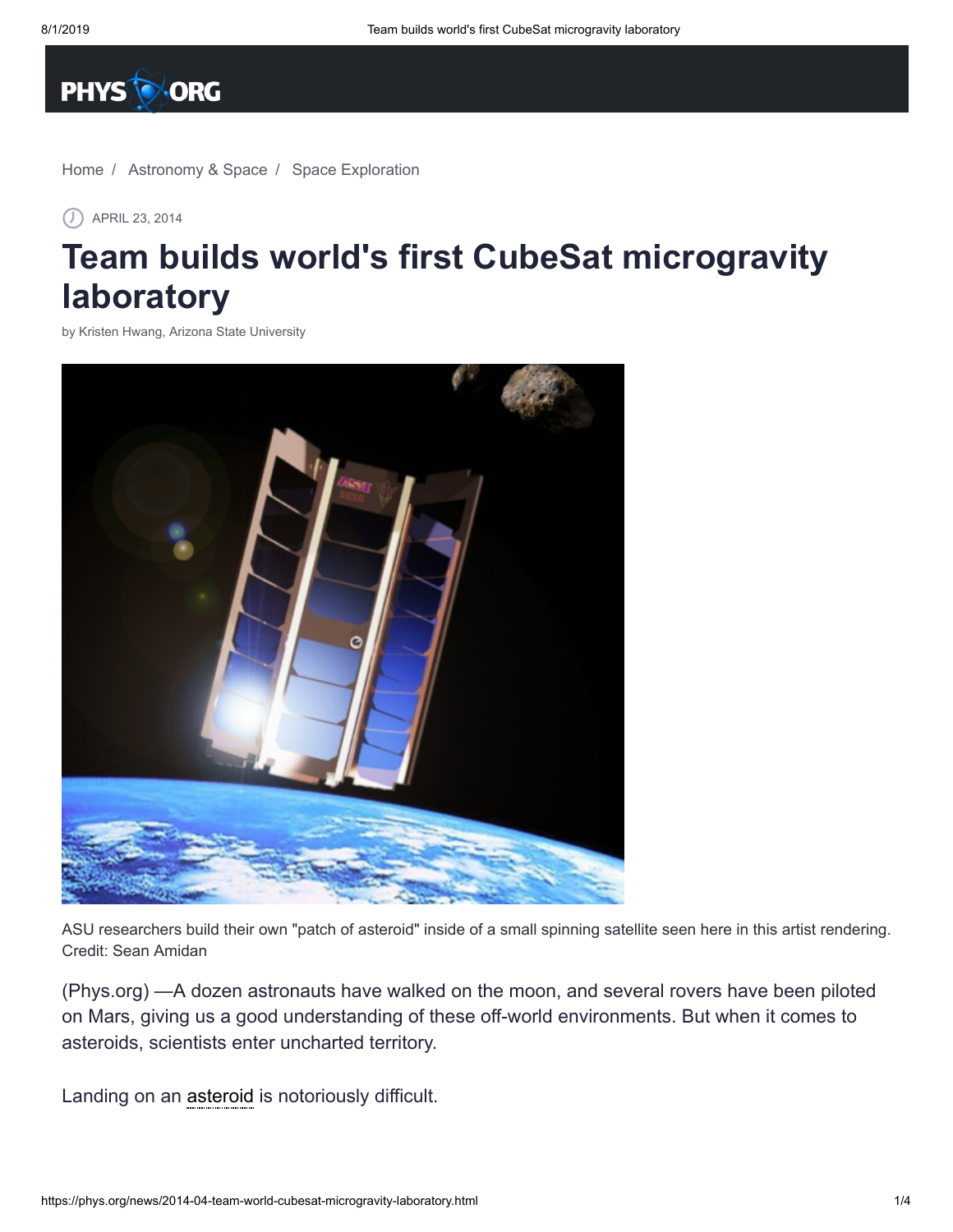Asteroids have very little gravity because they have very little mass. Most of them appear to be rubble piles held together loosely, with surfaces covered in boulders and gravels and fine materials, much like the moon, but with a lot more cohesion. On an asteroid, a rock the size of a bank building weighs as much as a cricket on Earth, making an astronaut like a superman. But what would you anchor to, what you would land on and how would you move around?

Because scientists and engineers don't know the most basic mechanical properties of an asteroid, sending a billion dollar landing mission to an asteroid is risky, and even likely to fail, until some preliminary investigations are conducted, requiring years of lead time.

A team at Arizona State University is looking to mitigate that risk and improve that schedule by building its own "patch of asteroid" inside of a small, spinning satellite costing less than \$100,000. The project is called the Asteroid Origins Satellite, or AOSAT I.

"Landing on asteroids is one of the biggest challenges of our time," roboticist Jekan Thanga said.

Thanga, an assistant professor in the School of Earth and Space Exploration at ASU, is the engineering principal investigator for AOSAT I. "And space agencies worldwide, including NASA, are very focused on meeting that challenge."

Erik Asphaug, a planetary scientist and professor at ASU, is the science principal investigator for AOSAT I. He and Thanga plan on launching a miniature satellite later this year that will serve as the world's first CubeSat microgravity laboratory. A CubeSat is a modular small satellite with a 10-by-10 centimeter base and various unit lengths. AOSAT I will be a 3U configuration, about the size of a loaf of bread, with two spun-up laboratories in the outer units, each housing a patch of real asteroid surface material.

In the first flight, one chamber will be filled to a depth of a few centimeters with very fine material representative of interstellar dust, or the fine "ponds" seen on several asteroids. The second chamber, otherwise identical, will be filled with bits of shock-fragmented chondrite meteorite material. Once launched into space and freely orbiting, these rocks will just tumble around – itself an interesting experiment. But to build a realistic regolith surface for scientists to explore, the satellite is spun, to create microgravity-like conditions.

"We're taking asteroid material that landed on Earth and sending it back into space," Asphaug said. "It's a low-cost laboratory that really physically builds a patch of asteroid. It'll be asteroid gravity. It'll be made of asteroid stuff. We can do all sorts of experiments."

To simulate the gravity field of a 300-meter-diameter asteroid, AOSAT I spins once every 4.5 minutes. It can spin faster to reproduce the regolith (surface material) conditions for much larger asteroids. This spin configuration is easily attained and stabilized by off-the-shelf approaches, making it a great approach for students to learn on.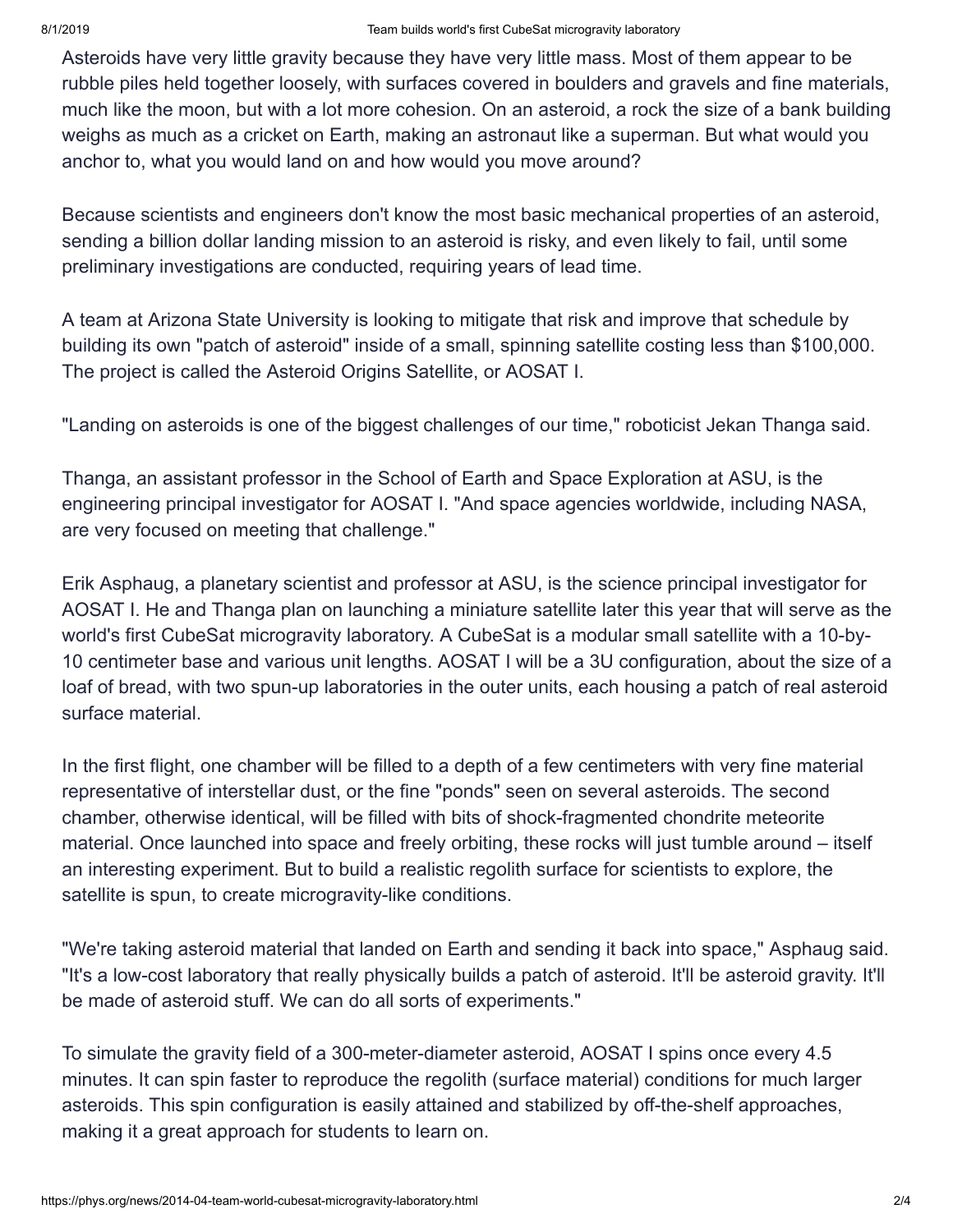While much of the CubeSat is off-the-shelf, the approach is novel. CubeSats have typically been used to test engineering designs in space, since it is a really constrained and relatively new form factor. Great science has been performed on CubeSats, although this has only been observational so far. CubeSats have not yet been used to do "test tube and beaker-type" experiments of the sort that are planned for AOSAT I, Thanga said.

Experiments will be conducted robotically in the end chambers. When AOSAT I is not spinning, it is a zero-gravity capsule. Here, experiments will be done to understand how dust clumps together to form asteroids – a process that plays out in zero gravity over long timescales. A simple robotic plunger is being designed to interact with the patch of regolith, and can be used to accrete a globule of particles, a miniature rubble pile asteroid that can be spun and shaken, observed by stereo cameras.

When AOSAT I starts to spin, these piles of grains will get accelerated to the outer walls. Observing that process will tell us much about nebular grain behavior and microgravity particle flows on asteroids, for example, following the formation of a crater.

Once the spinning AOSAT I has stabilized (once per few minutes), experiments will be conducted to give a better understanding of what asteroid [surfaces](https://phys.org/tags/asteroid+surfaces/) are like. "The questions are very basic, and that's what makes this so much fun," says Asphaug. When you push slowly on a rock, does it lock into place or does it push aside the other rocks and slide into the surface? Do patterns form when you send a vibration through the regolith? Does cohesion dominate overwhelmingly over gravity, so that rocks stick together into aggregates? What happens when you charge the particles?

Asphaug and Thanga hope to answer these questions to help determine what kinds of devices would be best for landing on real asteroids. "An asteroid could just be lots of rock, just grouped together into this larger entity, but there's nothing holding it together," Thanga said. "So if something is going to grapple and try to land on this, there's nothing to grapple to."

Despite the small scale of the experiments (the asteroid patch will be slightly smaller than a CD case), Asphaug and Thanga are confident in the real-world applications of AOSAT.

"These rocks might not be able to tell the difference, whether they are in the AOSAT centrifuge or back on their home asteroid," says Asphaug. Once the AOSAT is spun up to mimic the gravity field of a  $\sim$ 300 m asteroid [\(gravity](https://phys.org/tags/gravity+field/) field 10<sup>-5</sup> that of Earth), then it can be used to test mechanisms for asteroid landing. The first AOSAT will use a simple arm that does some basic interactions, while next generation AOSATs will be configured with more advanced robotic equipment.

Thanga uses the analogy of a wind tunnel to describe the scientific approach to their experiments. In a wind tunnel, researchers subject small-scale models of aircraft to conditions they expect in flight. The calculations and designs are then scaled up and applied to the real thing. "We can test asteroids in this wind tunnel-like analogous system, prove and disprove theories, and get a better understanding of our models," says Thanga.